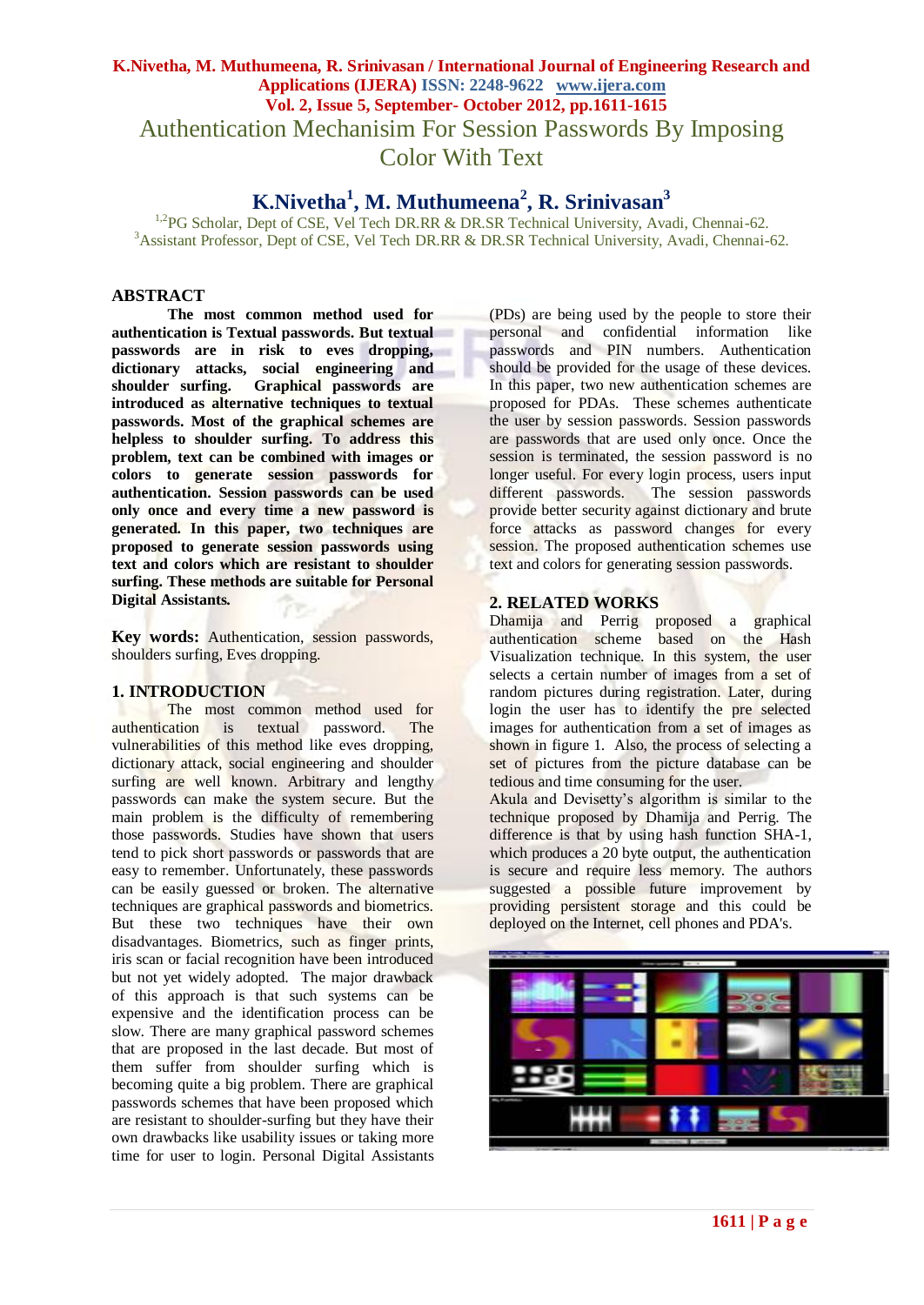Figure 1.Random images used by Dhamija and Perrig.

"Pass face" is a technique developed by Real User Corporation the user will be asked to choose four images of human faces from a face database as their future password. In the authentication stage, the user sees a grid of nine faces, consisting of one face previously chosen by the user and eight decoy faces (Figure 2). The user recognizes and clicks anywhere on the known face. This procedure is repeated for several rounds. The user is authenticated if he/she correctly identifies the four faces. The technique is based on the assumption

Davis, et al. Studied the graphical passwords created using the Pass face technique and found obvious patterns among these passwords. For example, most users tend to choose faces of people from the same race. This makes the Pass face password somewhat predictable. This problem may be alleviated by arbitrarily assigning faces to users, but doing so would make it hard for people to remember the password.

Jermyn, et al. proposed a technique, called "Draw a - secret (DAS)", which allows the user to draw that people can recall human faces easier than other pictures.





their unique password (figure 4). A user is asked to draw a simple picture on a 2D grid. The coordinates of the grids occupied by the picture are stored in the order of the drawing. During authentication, the user is asked to re-draw the picture. If the drawing touches the same grids in the same sequence, then the user is authenticated. This authentication scheme is vulnerable to shoulder surfing.



Figure 4. (DAS) technique proposed by Jermyn.

To overcome shoulder-surfing challenge, many methods have been proposed. One of such technique is designed by Man, et al[10].In this system, the user selects many portraits as the pass objects. Each pass object is allotted an inimitable code. During the verification process, the user has to input those unique codes of the pass objects in the login interfaces presented by the System. Though the scheme resists the hidden camera, the user has to memorize all pass object codes. In this way, many other graphical authentication schemes and their drawbacks are presented in a latest survey paper

#### 3. **NEWEST METHODS FOR AUTHENTICATION**

Authentication technique consists of 3 phases: registration phase, login phase and verification phase. During registration, user enters his password in first method or rates the colors in the second method. During login phase, the user has to enter the password based on the interface displayed on the screen. The system verifies the password entered by comparing with content of the password generated during registration.

#### **3.1. PAIR-BASED AUTHENTICATION METHOD**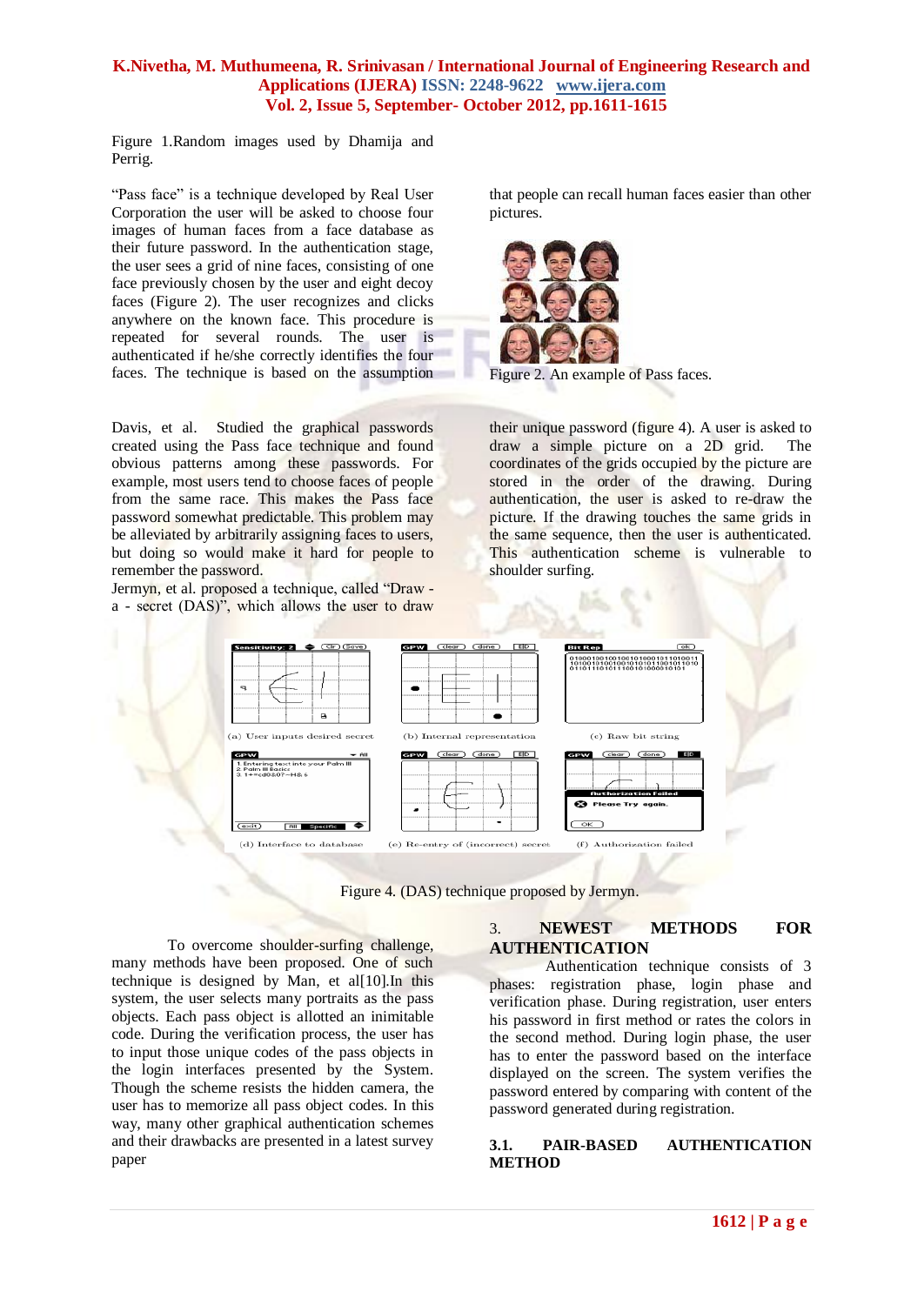During registration user submits his password. Minimum length of the password is 8 and it can be called as secret pass. The secret pass should contain even number of characters. Session passwords are generated based on this secret pass. During the login phase, when the user enters his username an interface consisting of a grid is displayed. The grid is of size 6 x 6 and it consists of alphabets and numbers. These are randomly placed on the grid and the interface changes every time.

| W            | H              | $\mathbf{1}$   | $\overline{7}$ | $\mathbf{P}$ | N               |
|--------------|----------------|----------------|----------------|--------------|-----------------|
| M            | z              | $\mathbf F$    | $\mathbf E$    | 6            | $\mathbf{x}$    |
| T.           | $\mathbf{J}$   | $\mathbf{o}$   | $\circ$        | K            | $\mathbf R$     |
| $\mathbf{s}$ | $\mathbf{D}$   | $\overline{2}$ | $\mathbf{A}$   | G            | L               |
| $\mathbf{B}$ | 8              | $\mathbf C$    | 5              | $\mathbf{Q}$ | T               |
| 3            | $\overline{4}$ | Q              | Y              | U            | $\triangledown$ |



Figure 5 shows the login interface. User has to enter the password depending upon the secret pass. User has to consider his secret pass in terms of

pairs. The session password consists of alphabets and digits.

| W                       | H              | $\mathbf{1}$   | $\overline{7}$ | $\mathbf{P}$ |                         |
|-------------------------|----------------|----------------|----------------|--------------|-------------------------|
| M                       | Z              | $\mathbf F$    | $\mathbf E$    | 6            | $\mathbf x$             |
| I.                      | J              | $\mathbf{0}$   | $\mathbf{O}$   | K            | $\mathbf R$             |
| S                       | D              | $\overline{2}$ | A              | G            | L                       |
| $\bf{B}$                | 8              | $\mathbf C$    | 5              | 9            | T                       |
| $\overline{\mathbf{3}}$ | $\overline{4}$ | Q              | Y              | U            | $\overline{\mathbf{V}}$ |

 $\boxed{\mathsf{login}}$ 



The first letter in the pair is used to select the row and the second letter is used to select the column. The intersection letter is part of the session password. This is repeated for all pairs of secret pass. Figure 6 shows that L is the intersection symbol for the pair "AN". The password entered by the user is verified by the server to authenticate the user. If the password is correct, the user is allowed to enter in to the system. The grid size can be increased to include special characters in the password.

#### **3.2 HYBRID TEXTUAL AUTHENTICATION SCHEME**

During registration, user should rate colors as shown in figure 7. The User should choose the colors from 1 to 8 and they can remember it as "RLYOBGIP". Same rating can be given to different colors. During the login phase, when the user enters his username an interface is displayed based on the colors selected by the user. The login interface consists of grid of size 8×8. This grid contains digits 1-8 placed randomly in grid cells. The interface also contains strips of colors as shown in figure 18. The color grid consists of 4 pairs of colors. Each pair of color represents the row and the column of the grid.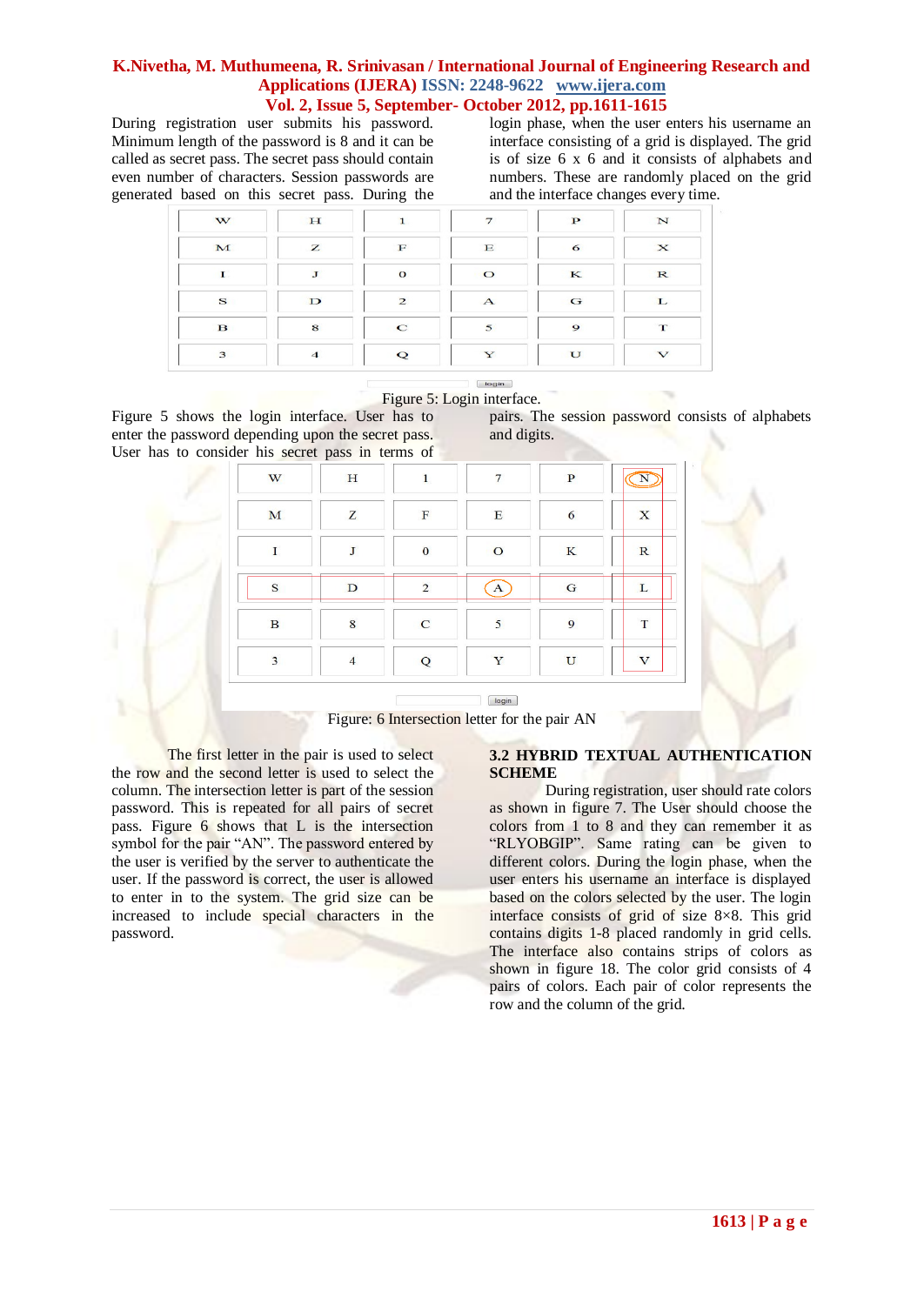



Figure 7: Choosing the colors by the user



|              |   | 2 | 3 | 4 | 5 | 6 | 7 | 8 |
|--------------|---|---|---|---|---|---|---|---|
|              | 5 | 6 | 3 | 4 | 8 | ı | 2 | 7 |
| 2            | 2 | 8 | 6 | 5 | l | з | 7 | 4 |
| 3            | 4 | 3 | 7 | 8 | 2 | 5 |   | 6 |
| 4            | 7 | 4 |   | 2 | 5 | 6 | 3 | 8 |
| 5            | 8 | 2 | 4 | 6 | 3 | 7 | 5 | ı |
| 6            |   | 5 | 8 | 7 | 4 | 2 | б | з |
| 7            | 3 | 7 | 5 | ı | 6 | 4 | 8 | 2 |
| 8            | 6 |   | 2 | 3 | 7 | 8 | 4 | 5 |
| <b>login</b> |   |   |   |   |   |   |   |   |

Figure 10: Login interface

Figure 8 shows the login interface having the color grid and number grid of 8 x 8 having numbers 1 to 8 randomly placed in the grid. Depending on the ratings given to colors, we get the session password. As discussed above, the first color of every pair in color grid represents row and second represents column of the number grid. The number in the intersection of the row and column of the grid is part of the session password. Consider the figure 9 ratings and figure 10 login interfaces for demonstration. The first pair has red and yellow colors. The red color rating is 1 and yellow color rating is 3. So the first letter of session password is 1st row and 3rd column intersecting element i.e. 3. The same method is followed for other pairs of colors. For figure 8 the password is "3573". Instead of digits, alphabets can be used. For every login, both the number grid and the color grid get randomizes so the session password changes for every session.

#### **4. ANALYSIS FOR SECURITY**

As the interface changes every time, the session password changes. This technique is resistant to shoulder surfing. Due to dynamic passwords, dictionary attack is not applicable. Hidden camera attacks are not applicable to PDAs because it is difficult to capture the interface in the PDAs.

#### **DICTIONARY ATTACK**

These are attacks directed towards textual passwords. Here in this attack, hacker uses the set of dictionary words and authenticate by trying one word after one. The Dictionary attacks fails towards our authentication systems because session passwords are used for every login.

Shoulder Surfing These techniques are Shoulder Surfing Resistant. In Pair based scheme, resistance is provided by the fact that secret pass created during registration phase remains.

#### **5. CONCLUSION**

In this paper, two authentication techniques based on text and colors are proposed for PDAs. These techniques generate session passwords and are resistant to dictionary attack, brute force attack and shoulder-surfing. Both the techniques use grid for session passwords generation. Pair based technique requires no special type of registration; during login time based on the grid displayed a session password is generated. For hybrid textual scheme, ratings should be given to colors, based on these ratings and the grid displayed during login, session passwords are generated. However these schemes are completely new to the users and the proposed authentication techniques should be verified extensively for usability and effectiveness.